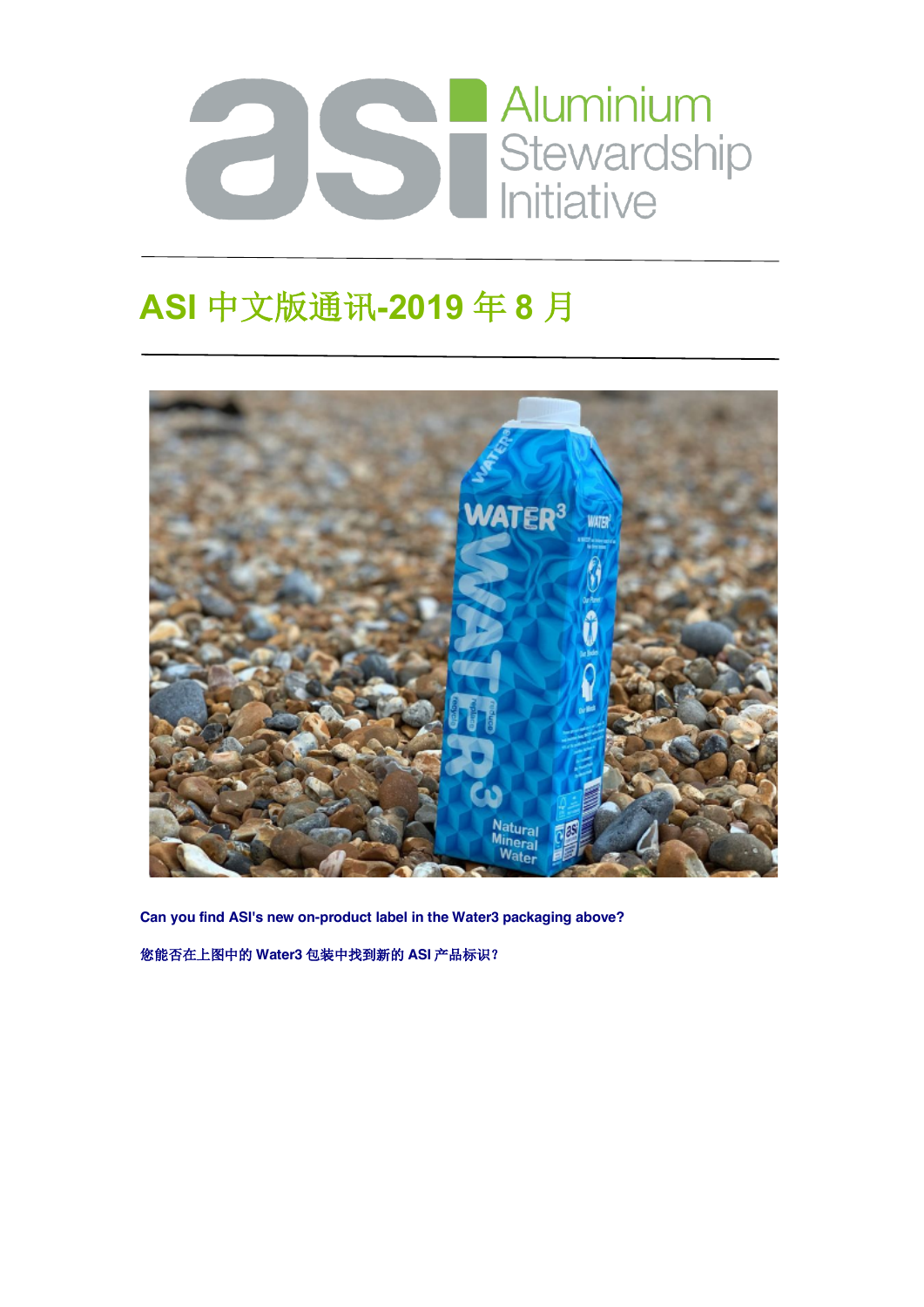# Announcing ASI's new on-product logo: 'Responsible Aluminium Sourcing' 发布 ASI 新的产品标识:'负责任的铝采购'

**Now that certifications against the ASI Chain of Custody Standard include operations from bauxite mining to post-casthouse operations and downstream product manufacturing, our members are** 





**moving ahead with the next exciting step: on-product ASI Certification labels. We have launched a new logo specifically designed for packaging applications, such as the aseptic carton example above. The new logo is also available for use on other products, as appropriate and where approved through the ASI claims process.**

**ASI** 针对监管链标准的认证包括从铝土矿开采到后期铸造厂运营以及下游产品的生产制造, 现在,我们的会员已经可以在产品上标注 **ASI** 认证标识了。为此我们发布了专为产品包装 应用而设计的新标识,例如上面的无菌纸盒示例。新标识也可以在其他产品上使用,但须 在通过 **ASI** 声明流程批准后才可使用。

The design for a new type of on-product logo arose out of two needs. The first was the need for a consumer-facing, easy to understand message that can communicate ASI Certification. The second was for a design that could be used on a wide range of different products, in different sizes, and respectful of potential limitations of production techniques, such as colour availability and minimum font size.

新的产品标识设计源于两种需求。其一是面向消费者,传达关于 ASI 认证易于理解的信息。 其二是设计满足于各种不同的产品、不同的尺寸,并尊重生产技术的潜在限制,如颜色的选 择和最小字体的大小限制。

The design was informed by discussions with ASI member SIG, who were exploring ASI certified logo options for packaging applications. The outcome was a one-colour "Responsible Aluminium Sourcing" logo in two variations. The 'full logo' has the framed two checkmarks -- a visual reference to the ASI Chain of Custody logo - and the *Responsible Aluminium Sourcing* wording. The 'short logo' forgoes the checkmarks to feature only text and is appropriate for use where only a small space is available, such as in the packaging example shown above.

此设计方案是通过与 ASI 会员 SIG 公司讨论确定的, 他们正在探索 ASI 认证的包装应用标 识选项。最终确定了两种不同的单色"负责任铝采购"标识。"完整标识"包含带框的两个 复选标记 - ASI监管链标识的视觉参考 - 以及负责任的铝采购措辞。"短标识"放弃了复 选标记仅包含文本,适用于只有很小空间的情况,例如上面显示的包装示例。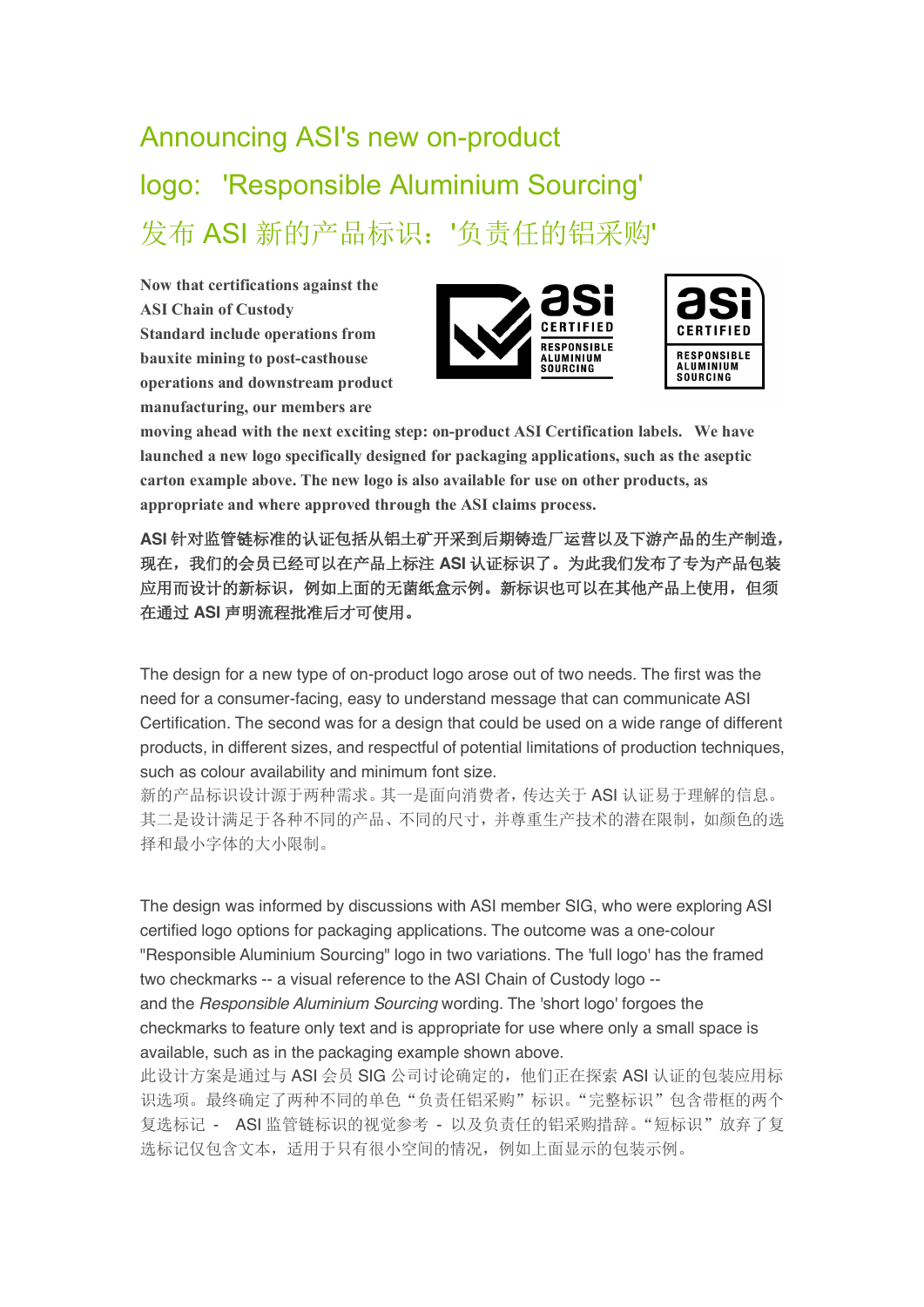The new logos were first revealed at the ASI Annual General Meeting in June and the first logos started to appear on products found on supermarket shelves in August. A description of 'What is ASI Aluminium' has been added to the ASI website for stakeholders/consumers who, upon seeing the on-product logo, may be interested to learn more about ASI Certification.

新标识在 6 月的 ASI 年度大会上首次公布, 8 月份在超市货架上首次出现在产品上。在 ASI 网站上为利益相关者/消费者增加了"什么是 ASI 铝"的描述,他们在看到产品上的相关标 识后,可能有兴趣了解有关 ASI 认证的更多信息。

Only ASI Chain of Custody Certified organisations are eligible to use an on-product logo. To use the logos, the first step for eligible members is to send the ASI Secretariat a completed Claim Approval Request form. The technical usage guidelines can be found in the updated ASI Identity Guidelines.

只有通过 ASI 监管链认证机构才有资格使用产品上的标识。要使用标识,符合条件的会员 首先需向 ASI 秘书处发送完整的声明批准申请表。技术使用指南可在更新的 ASI 身份指南 中找到。

**While on-product logos are only one way to communicate the value and outcome of** 

**ASI Certification, we are delighted to support this new application for the packaging sector.**

虽然 **ASI** 在产品上的标识只是传达 **ASI** 认证价值和结果的一种方式,但我们很高兴能够支 持这种包装行业的新应用。

### Research round-up 研究综述

**ASI has featured in a number of academic articles, cases studies and research reports over the last few years. Where permission is granted, all these publications are available online in the relevant section of our** online Library**. They form an important part of our Monitoring & Evaluation system to report on credible research on the sustainability impacts of our system, and standards and certification more generally.**

**ASI** 在过去几年中参与了许多学术文章、案例研究和研究报告的工作。一旦获得 许可,所有这些出版物都可以在我们的在线图书馆的相关部分在线阅读。这些都 是我们监测和评估系统的重要组成部分,用于报告我们系统可持续性影响的可 靠研究,以及更普遍的标准和认证。

In 2017 and 2018, ASI participated in numerous studies on voluntary standards looking at different sustainability schemes in the mining and metals sector through a comparative review (Kickler and Franken, 2017); the current state and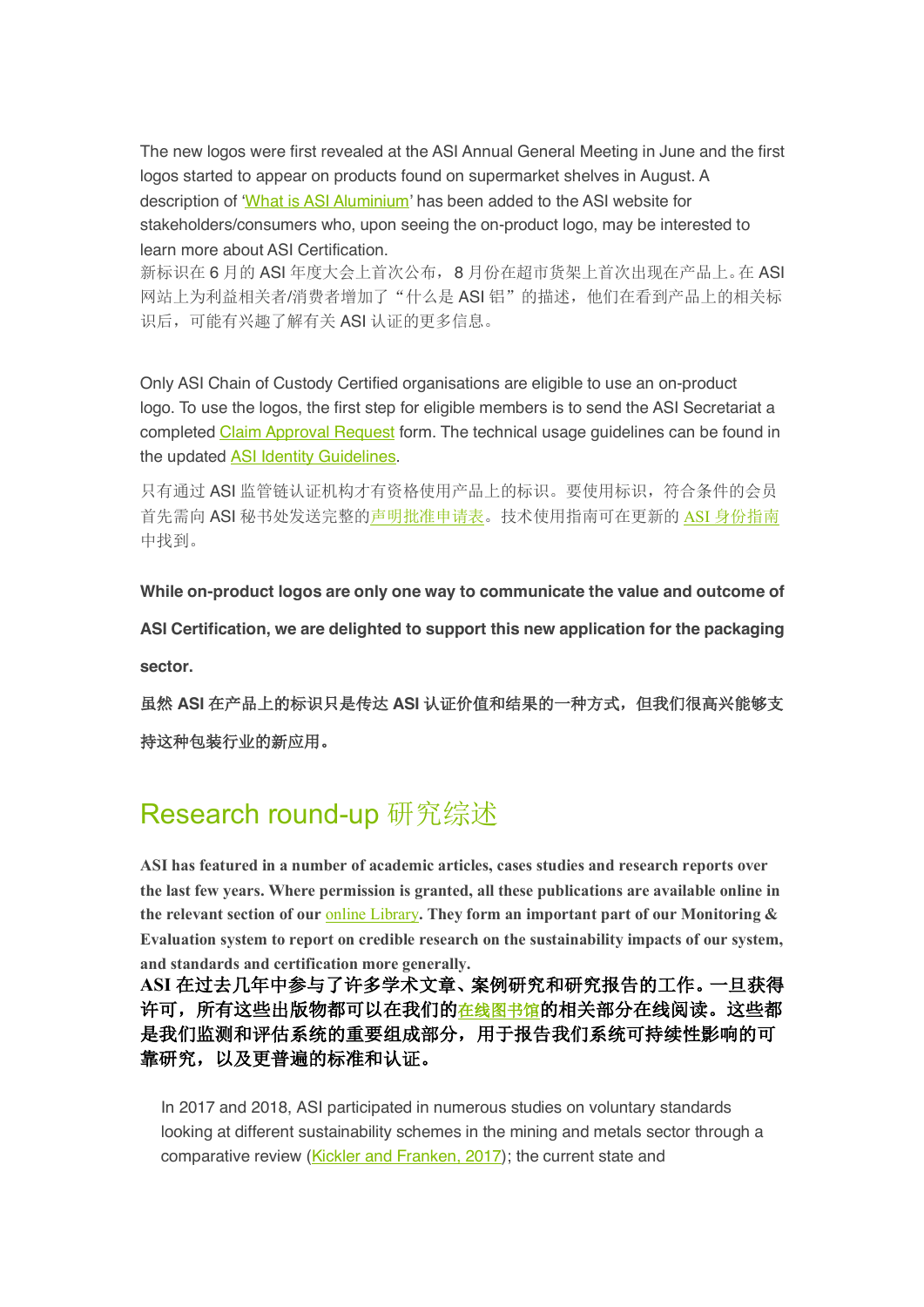recommendations for interoperability between Metals, Mineral and Mining Sustainability Standards (Russillo and Carey, 2018), and how monitoring the impact of mineral sustainability standards can be better aligned with the SDGs (Sturman, Rogers, Imbrogiano, Mori Junior and Ezeigbo, 2019).

2017 年和 2018 年,ASI 通过评估选择参与了许多关于采矿和金属行业不同的可持续 性计划的自愿标准研究(Kickler 和 Franken,2017 年); 金属、矿物和采矿可持续性 标准(Russillo 和 Carey, 2018)之间互操作性的现状和建议,以及如何更好地监测 矿物可持续性标准的影响与 SDGs (Sturman, Rogers, Imbrogiano, Mori Junior 和 Ezeigbo),2019 年)。

ASI featured as a case study in a research project on the involvement of Indigenous Peoples in the governance of voluntary standards for extractives industries,

commissioned by GIZ. The report was published in 2018, and an article was

recently published in the academic journal *Land Use Policy* (88: 2019).

ASI 参与了一个关于原著民参与采掘业自愿标准治理的研究项目的案例研究,由 GIZ 委托。该报告于 2018年出版,最近在学术期刊"土地使用政策"(88: 2019)上发 表了一篇文章。

In 2017, an article in *Perspectives in Ecology and Conservation* (MacInnes et al.) also described ASI as an example of a multi-stakeholder standard initiative in the mining sector, and how Free, Prior and Informed Consent requirements are now included in standards, such as the ASI Performance Standard.

2017 年, "生态学和保护观点"(MacInnes 等人) 中的一篇文章也将 ASI 描述为采 矿业多利益相关方标准倡议的一个例子,以及现在如何将自由、优先权和知情同意要 求纳入标准,例如 ASI 绩效标准。

Also, don't forget to check out our Outputs and Impacts page for the latest data on Implementation of the ASI Standards, updated regularly as part of our Monitoring and Evaluation work.

另外,请不要忘记查看我们的成果和影响页面,了解 ASI 标准实施的最新数据,作为

我们监测和评估工作的一部分一直在定期更新。

#### ASI Certifications update ASI 认证更新

In August, we announced six new certifications: four against the ASI Performance Standard and two against the ASI Chain of Custody Standard.

8月,我们宣布了六项新认证: 四项针对 ASI 绩效标准,两项针对 ASI 监管链标准。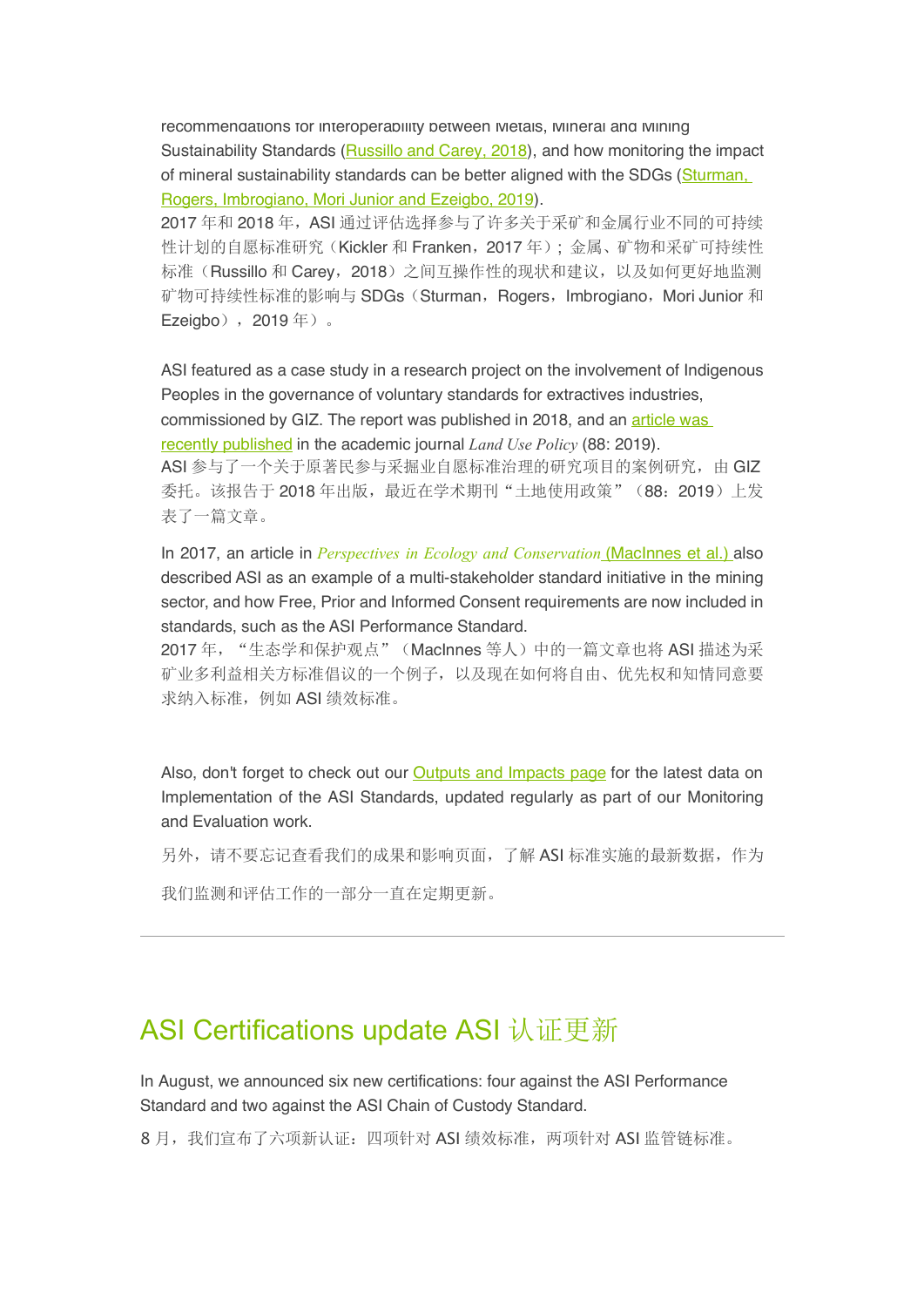1. Alcoa's Juruti bauxite mining and Alumar alumina refining operations in Brazil, and the San Ciprián aluminium smelting operations in Spain certified for Bauxite Mining, Alumina Refining, Aluminium Smelting and Casthouse activities. Consult the Juruti summary audit report. Consult the Alumar summary audit report. Consult the San Ciprián summary audit report.



2. Aleris Duffel, a mill that provides automotive body sheet and General coil and sheet products, certified for Casthouse, Aluminium Re-melting/Refining, and Semi-fabrication activities. Consult the summary audit report.



的工厂,铸造厂、铝再熔炼/精炼和半制造业务通过绩效标准认证。

3. Jiangsu Zhongji Lamination Materials Co., Ltd. Jiangyin City, China operations producing aluminium and aluminium alloy foil, certified for Material Conversion activities. Consult the summary audit report.



4. Constellium Singen operations in Germany certified for Casthouse and Semi-fabrication activities. Consult the summary audit report.

Constellium Singen 在德国的熔铸车间和铝加工业务通过绩效标准认证。

5. Xiamen Xiashun Aluminium Foil Co., Ltd. operations certified for Aluminium Re-melting / Refining, Casthouse, Semi-Fabrication activities. Consult the summary audit report.



厦门厦顺铝箔有限公司的铝重熔/精炼、熔铸、半制造等设施通过 监管链认证。

6. Hydro Aluminium Primary Metal production sites Clearvaux, Høyanger, Karmøy, Sunndal and Årdal, and Hydro Corporate







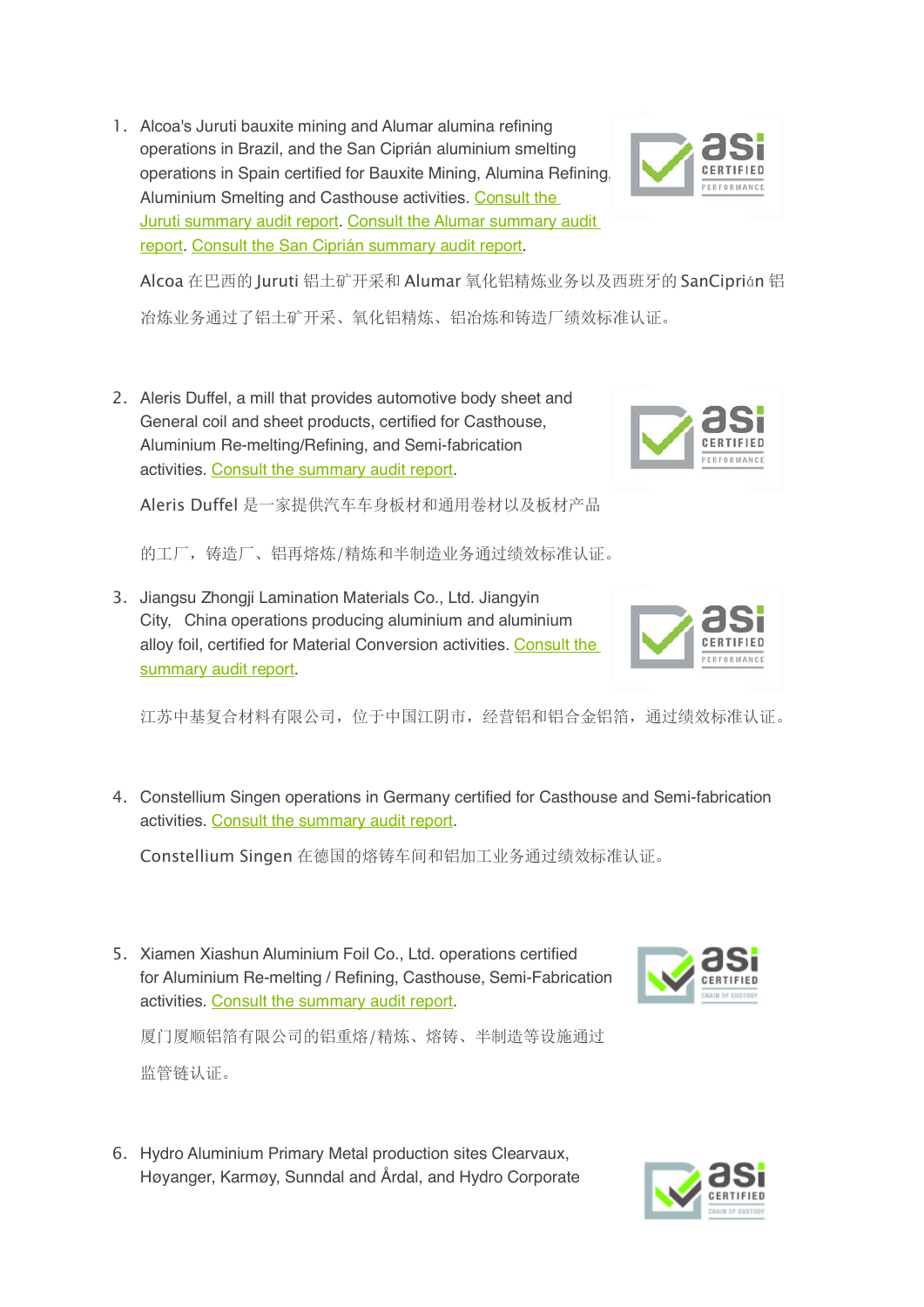Office for Aluminium Smelting, Re-melting/refining and Casthouse activities. Consult the summary audit report.

海德鲁原铝生产基地 Clearvaux、Høyanger、Karmøy、Sunndal 和 Årdal、Hydro 公司

负责铝冶炼、再熔炼/精炼和熔铸车间均通过监管链认证。。

# education AI webinars

## Human Rights Due Diligence Webinar coming up 人权尽职调查网络研讨会即将召开

Please join us for a 90-minute webinar on September 11, 2019 at 9:00 am CEST (GMT+2) at gotomeeting with Vanessa Zimmerman of Pillar-Two for a discussion on Human Rights Due Diligence and ASI. Vanessa was part of the core drafting team for the UN Guiding Principles on Business and Human Rights upon which the ASI's human rights standards are based, and spent seven years as Rio Tinto's Group Human Rights Advisor. Vanessa will be joined by a representative of a company outside the aluminium value chain to explore practical challenges as well as unexpected opportunities in implementing human rights due diligence. We are leaving 30 minutes for questions and discussion, so you'll have the opportunity to get first hand answers to those issues which impact you.

2019 年 9 月 11 日上午 9 点 CEST (格林威治标准时间+2) 我们将举办时长大概 90 分钟的 网络研讨会, 敬请参加。本次研讨会与 Pillar-Two 的 Vanessa Zimmerman 合作, 主要内容 包括人权尽职调查和 ASI 介绍。 Vanessa 是 ASI 人权标准所依据的"联合国工商业与人权 指导原则"核心起草小组的成员,并在力拓集团人权咨询部门工作了 7 年。 Vanessa 将与铝 价值链以外的一家公司代表一起探讨实施人权尽职调查中的实际挑战和意外机会。我们还将 留出30分钟进行提问和讨论,您将有机会提出问题并获得第一手答案。

If you aren't able to attend we will record the session and post it afterward to our educationAl page and Youtube channel. For other webinars, including the newly revamped Introduction to ASI, visit the ASI educationAI page.

如果您无法参加,我们也会将会议记录发布到我们的 educationAl 页面和 Youtube 频道上。 对于其他网络研讨会,包括新修订的 ASI 简介,请访问 ASI educationAl 页面。

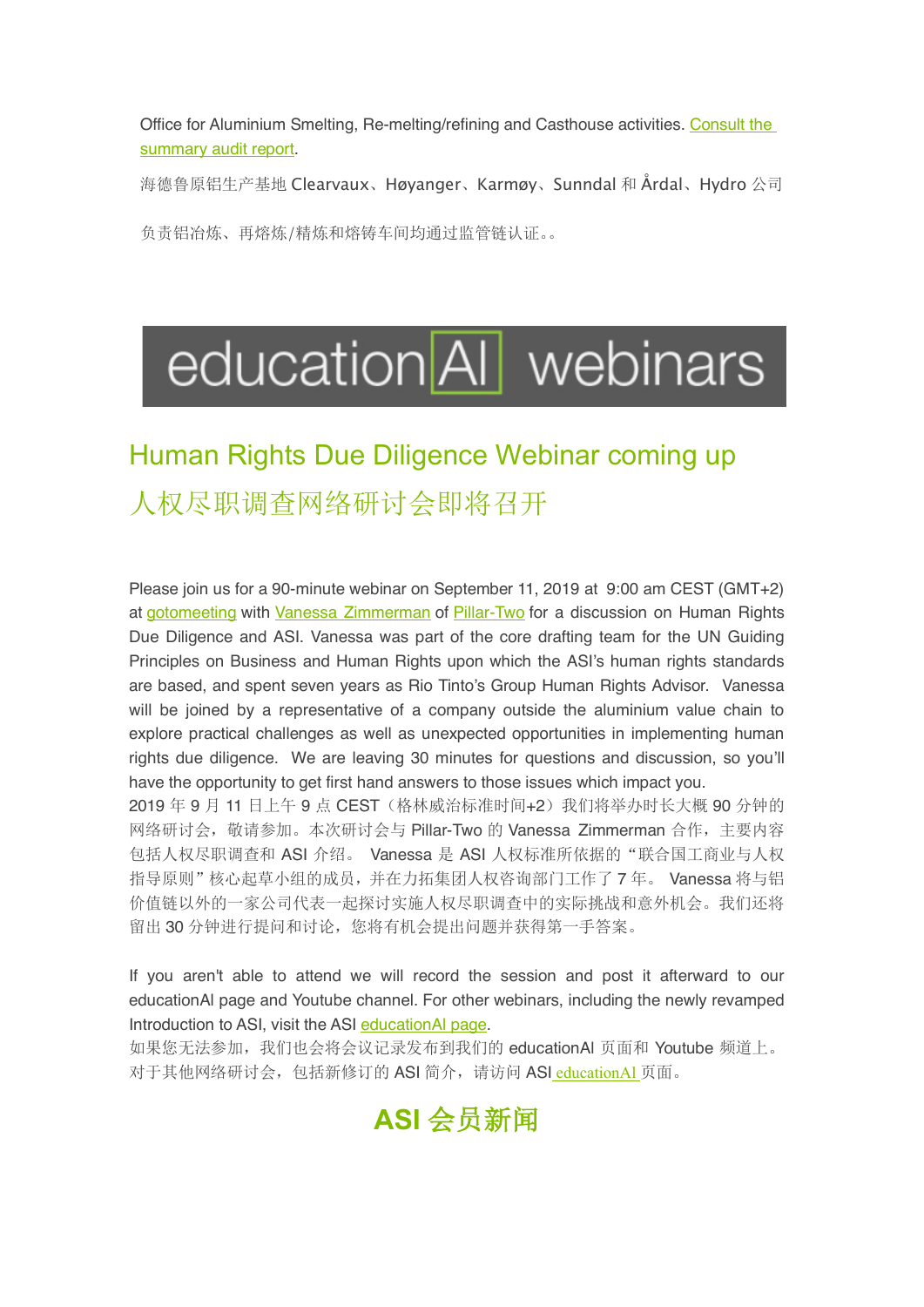ASI welcomed one new Production & Transformation member in August. See descriptions of our new member below. ASI

currently has 97 members working together towards responsible aluminium, with more member announcements in the pipeline. For more information about ASI membership, please visit the **Join ASI** page on our website!



ASI 在 8 月迎来了一位新的生产和转型类会员。请参阅下面的新会员说明。 ASI 目前 有 97 名会员共同致力于负责任的铝业,更多会员公告正在起草中。有关 ASI 会员资 格的更多信息,请访问我们网站上的加入 ASI 页面!

*"Sustainability is a continuous necessity for Symetal. We have placed the principles of Sustainable Development at the heart of our business model. Thus, we are delighted to be a part of the Aluminium Stewardship Initiative. By joining ASI, we further engage ourselves in an ongoing effort to promote a sustainable future."*

– Konstantinos Kontos, General Manager, SYMETAL

"可持续性发展对 *Symetal* 公司非常重要。我们将可持续发展原则置于我们业务模式 的核心。因此,我们很高兴成为铝管理倡议组织的一员。通过加入 *ASI*,我们将进一 步致力于促进可持续发展的未来。"

- SYMETAL 总经理 Konstantinos Kontos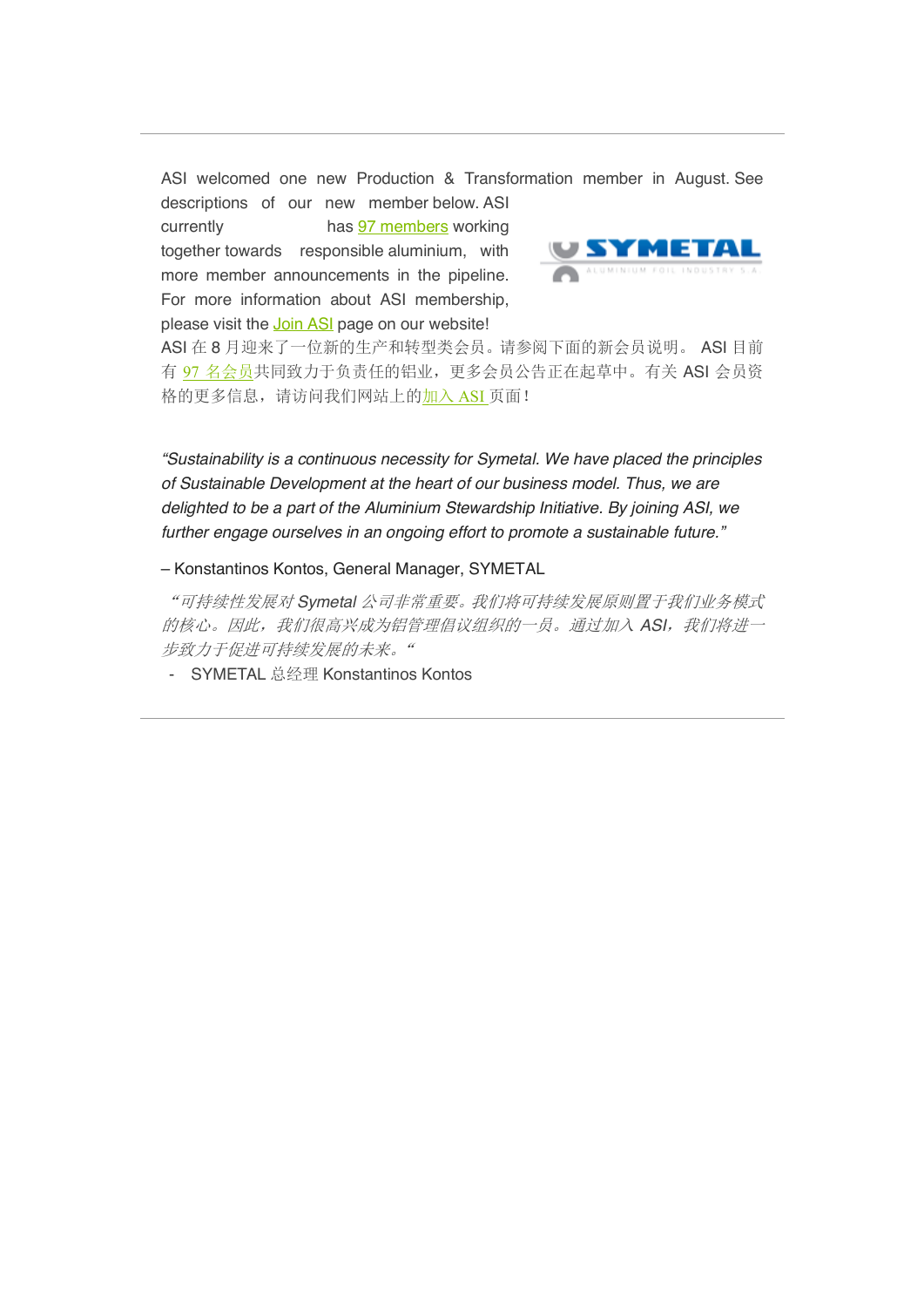#### 近期重要活动

## In-Person Training: London, November 4, 2019

**Join us in London on November 4 for a day-long members training workshop.**

The training will cover the entire ASI experience from membership to selling ASI material. We will look at preparing for the audit, which requirements apply to you depending on your supply chain activities, and how to navigate the chain of custody system. The workshop is free for ASI members, and USD100 for non-members.

Registration is capped at 20 people. Conversely, we will unfortunately have to cancel the event if there is insufficient interest expressed by mid-September.

**If you're interested in attending, please contact** Krista **as soon as possible!**

#### 现场培训:伦敦,**2019** 年 **11** 月 **4** 日

11 月 4 日我们将在伦敦举办一场为期一天的会员培训研讨会。培训内容将涵盖 从会员到销售 ASI 材料的整个 ASI 体验。内容涉及认证准备,这些要求适用于 您,具体取决于您的供应链活动,以及如何实施监管链系统。 ASI 会员免费参 加此次研讨会。

注册人数限制为 20 人。相反,如果 9 月中旬表达的兴趣不足,我们将不得不取 消该活动。如果您有兴趣参加,请尽快联系 Krista!

如果您有其他想要解决的想法,意见,建议和/或问题,请随时与我们联系。

## ASI Annual General Meeting 2020 - Save the Date!

## ASI 2020 年年度大会 - 保存日期!

**ASI's 2020 AGM Week will be held in Longkou, Shandong province in China, during the week of May 18, 2020. We greatly appreciate the support of the Nanshan Group in hosting our 2020 meetings.**

**ASI 2020** 年 **AGM** 周将于 **2020** 年 **5** 月 **18** 日在中国山东省龙口市举行。我们非